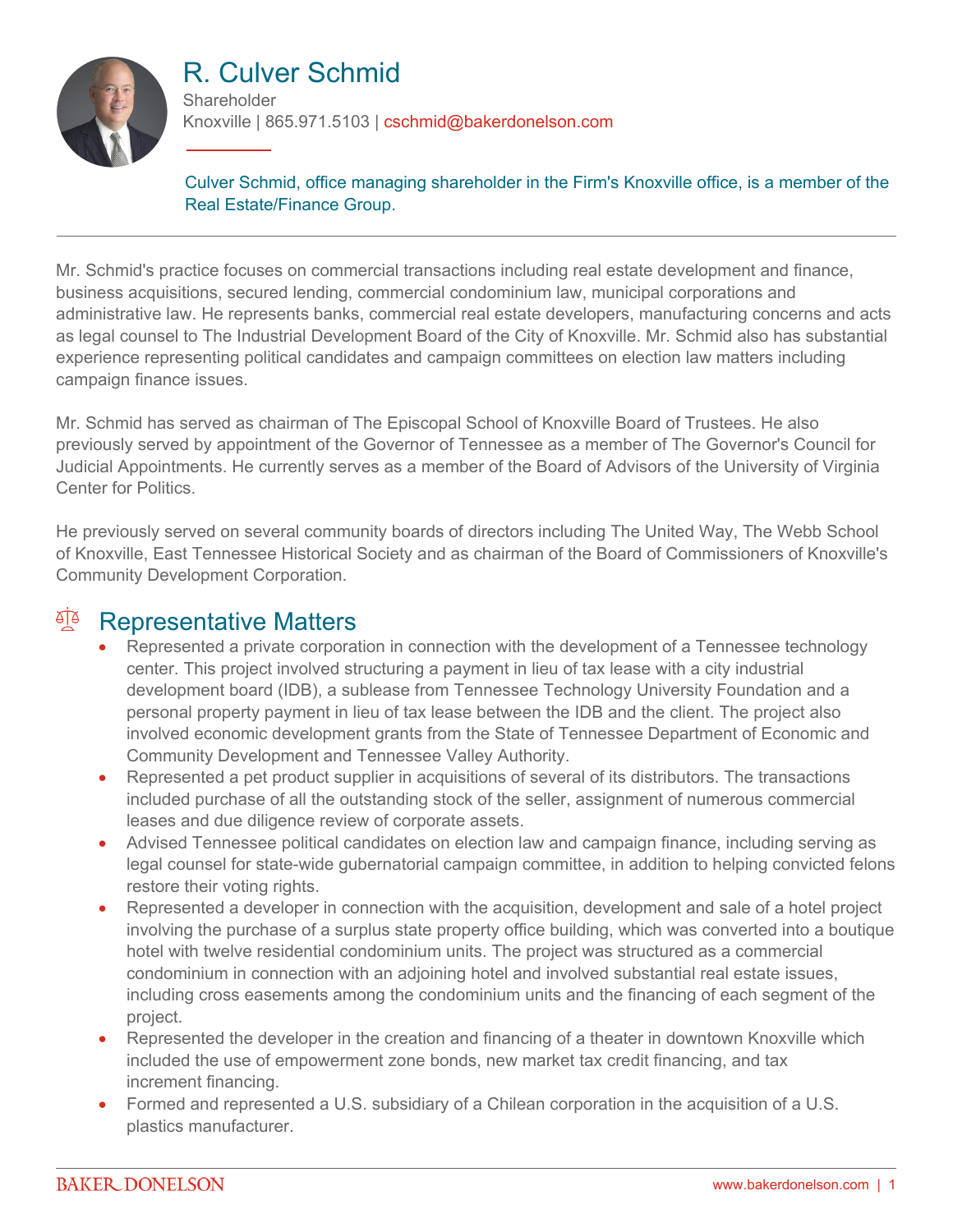- Served as landlord's counsel to the municipal corporation in payment in lieu of tax lease projects (PILOT).
- Served as legal counsel and state of Tennessee lobbyist to the Tennessee Oil and Gas Association in connection with the development of fracking regulations for the oil and gas industry in Tennessee.
- Completed review of more than 3,000 product Harmonized Tariff Schedule classifications and submitted Voluntary-Self Disclosure to U.S. Customs and Border Protection to identify nearly \$2 million in unpaid duties in order to avoid up to \$14 million in penalties on behalf of a U.S. corporation.
- Provided strategic business advice and developed a political plan for a U.S. publicly traded corporation and its foreign subsidiary in response to foreign government threats to legislate a forced sale of the subsidiary and the precipitated withdrawal of a substantial government fine for political reporting unfavorable to the foreign government.

## $\mathbb{Y}$  Professional Honors & Activities

- Recipient The Justice Joseph Henry Award for Outstanding Legal Writing, *Tennessee Bar Journal* (2022)
- Recipient Baker Donelson's 2021 Knoxville Office Pro Bono Award
- Member Knoxville, Tennessee and American (Section of Business Law) Bar Associations.
- Member Knoxville Bar Foundation
- Member Rocky Mountain Mineral Law Foundation
- Listed in *The Best Lawyers in America*® in the areas of Banking and Finance Law, Commercial Finance Law and Business Organizations, 2013 – 2022; Real Estate Law, 2015 – 2022; Economic Development Law, 2017 – 2022
- Named the *Best Lawyers*' 2020 Knoxville Business Organizations (including LLCs and Partnerships) "Lawyer of the Year"
- Named a "2012 Top Attorney" in Banking and Business/Commercial Law by Knoxville *Cityview* magazine
- Named a Tennessee Supreme Court Attorney for Justice, 2017

#### **Publications**

- "Baker's Dozen: Honoring Moms Everywhere," *Women's Initiative Newsletter* (May 2021)
- "Restoring Rights of Individuals Convicted of a Felony Crime: A Manual," *Tennessee Bar Journal* (May 2021)
- "Key Takeaways from Knoxville and Knox County Phased Reopening Plan" (April 28, 2020)
- "Coronavirus: 5 Lessons Learned from Tennessee Governor's Executive Orders to Stay at Home" (March 31, 2020)
- "Raid on the Mountain: A 1963 Trial in Blount County Portrays the Turbulence of the Civil Rights Movement," *Tennessee Bar Journal* (January 2002)

#### ₿ Speaking Engagements

 "It Pays to Export: Success Stories from Tennessee Businesses," 61st Governor's Conference, Nashville, Tennessee (November 2014)

## $\Im$  Education

- University of Tennessee School of Law, J.D., 1984
- University of Virginia, B.A., with distinction, 1981
- The Webb School of Knoxville, 1977